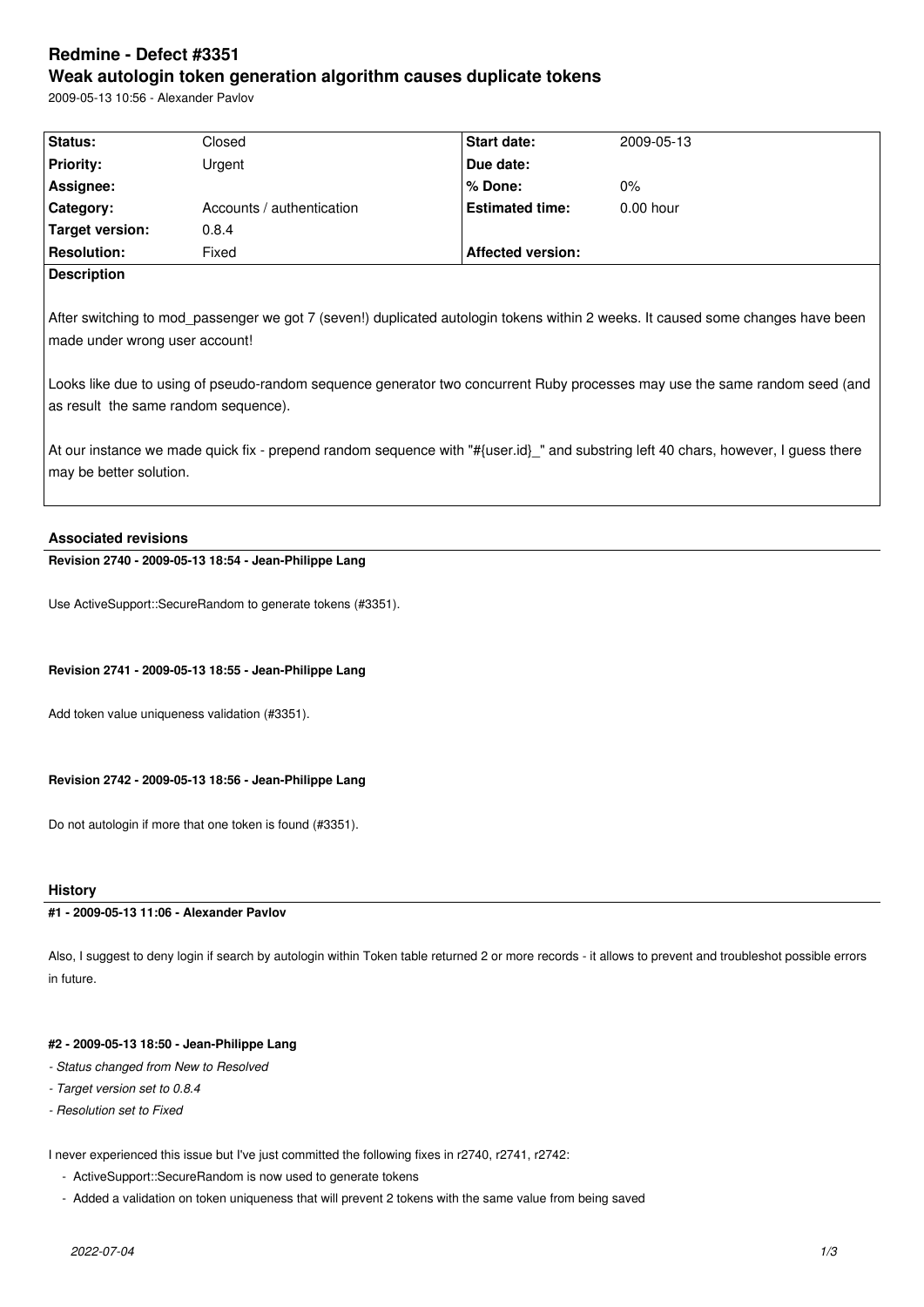- Autologin is denied if more than one token is found

#### **#3 - 2009-05-14 09:47 - Alexander Pavlov**

*I never experienced*

We suspect it is due to process forking which leads to random sequence seed **inherited** from parent process so two processes continue working with the same sequence.

*ActiveSupport::SecureRandom is now used to generate tokens*

Thanks, it is what we were going to suggest!

#### **#4 - 2009-05-14 09:58 - Alexander Pavlov**

Small example from our developers

```
irb(main):004:0> rand(50)
\Rightarrow 9
irb(main):005:0> fork { puts rand(50) }
37
=> 22831
irb(main):006:0> rand 50
\Rightarrow 37
```
#### **#5 - 2009-05-14 10:00 - Alexander Pavlov**

Also, you could check your DB to ensure you have really never affected by this vulnerability

```
select value, count(*) from tokens group by value having count(*) > 1
```
#### **#6 - 2009-05-14 18:25 - Jean-Philippe Lang**

That's what I did when I said that I never experienced this issue.

#### **#7 - 2009-05-15 09:03 - Alexander Pavlov**

Jean-Philippe Lang wrote:

*That's what I did when I said that I never experienced this issue.*

Probably you are not using mod\_passenger. If you started several predefined processes (without mod\_passenger) then random sequence had their own seeds and their own random sequences.